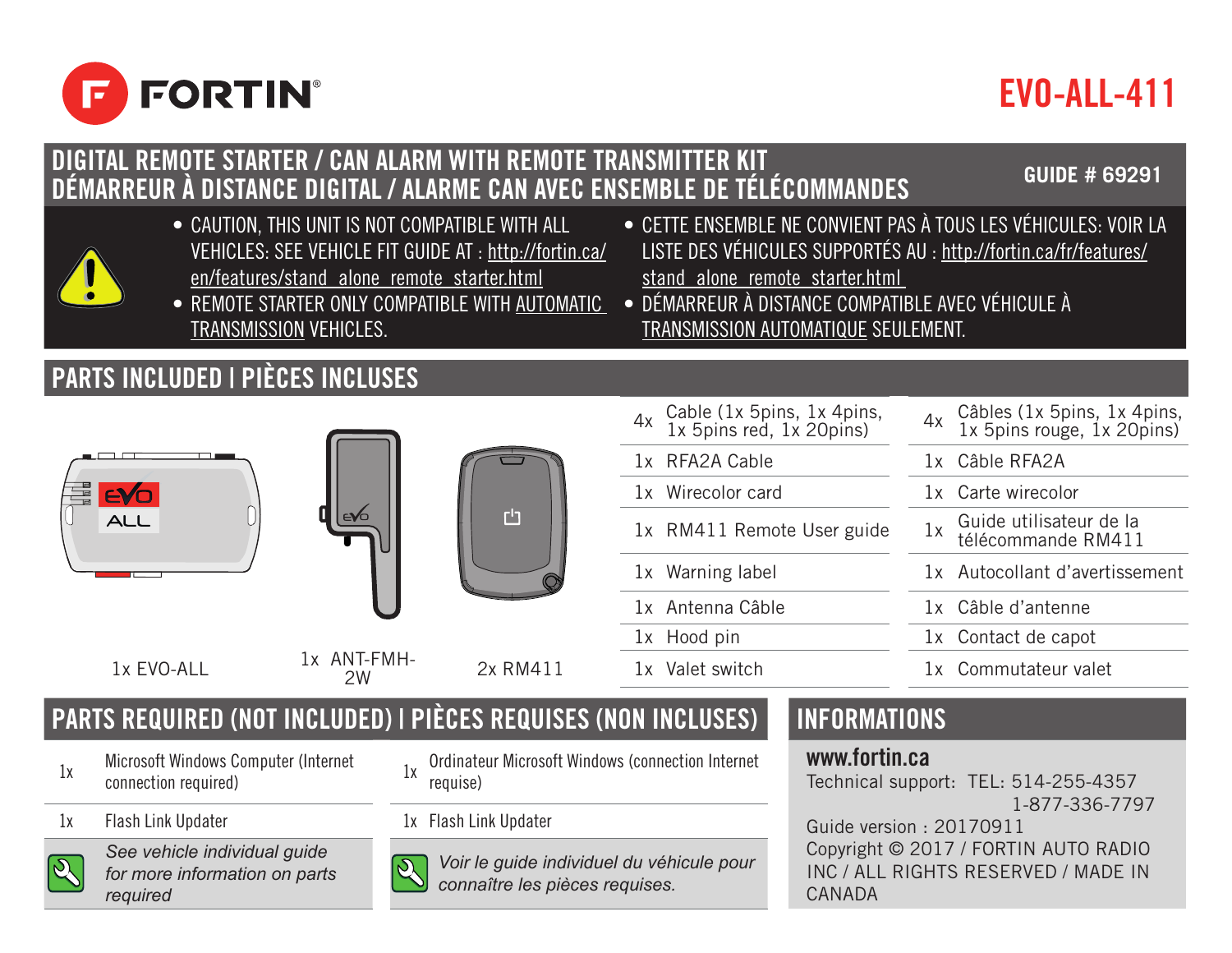### CHOOSE YOUR INSTALLATION TYPE | CHOISIR SON MODE D'INSTALLATION



## TRANSMITTER KIT PROGRAMMING | PROGRAMMATION ENSEMBLE DE TÉLÉCOMMANDES

| <b>E</b> evol<br>ALL. | <b>Program bypass option:</b><br><b>Programmez l'option du contournement:</b> | UNIT OPTION<br><b>OPTION UNITE</b> | <b>DESCRIPTION</b>         |
|-----------------------|-------------------------------------------------------------------------------|------------------------------------|----------------------------|
|                       |                                                                               | Н2                                 | Supported RF KITS: FORTIN2 |
|                       |                                                                               |                                    | Kits RF support: FORTIN2   |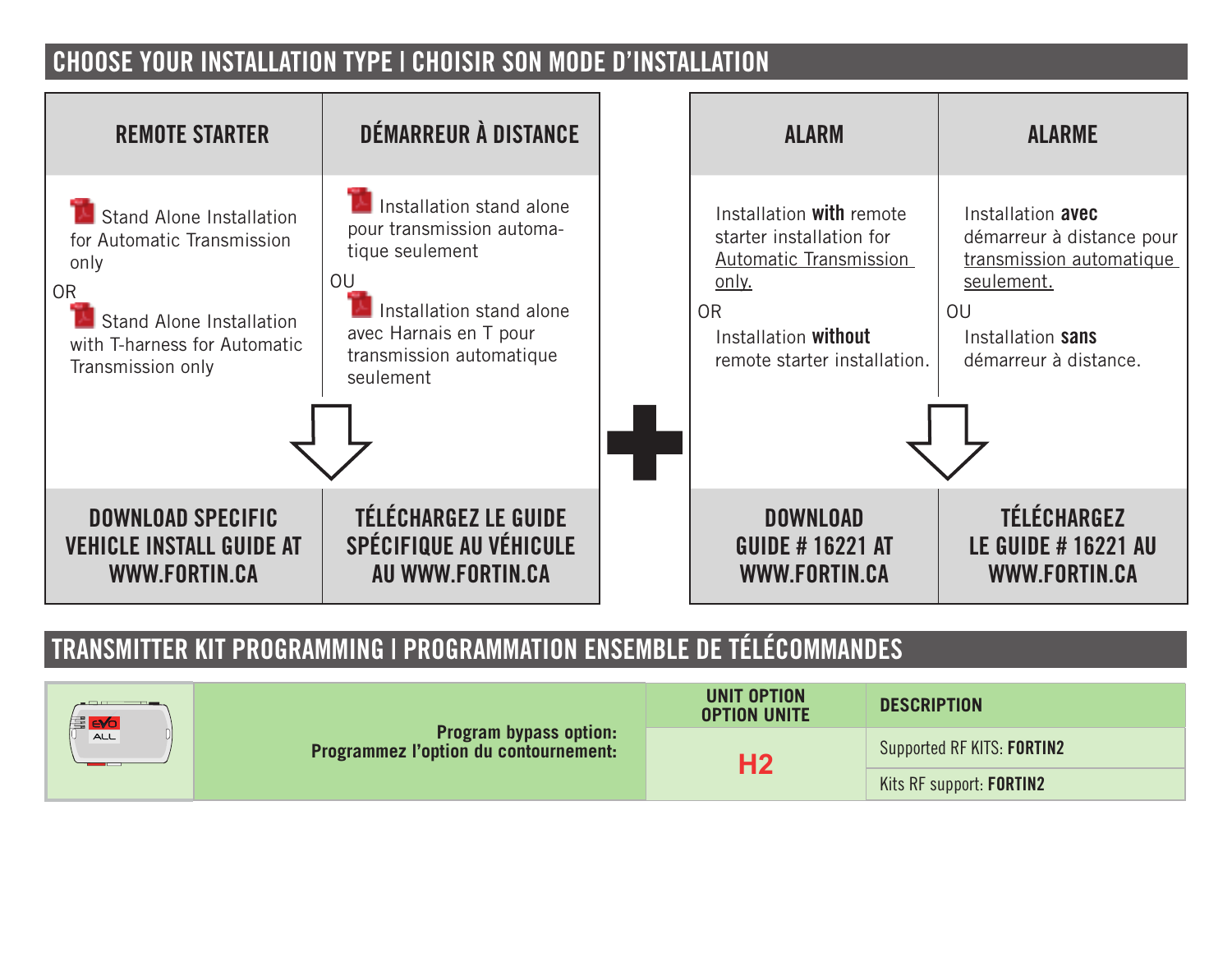#### CONNECTION GUIDE WITH T-HARNESS | GUIDE DE CONNECTION AVEC T-HARNAIS

DOWNLOAD THE COMPLETE VEHICLE INSTALL GUIDE AT WWW.FORTIN.CA FOR THE OTHER NECESSARY CONNECTIONS. THE EVO-ALL MUST BE CONNECTED AND PROGRAMMED TO THE VEHICLE.

TÉLÉCHARGEZ LE GUIDE D'INSTALLATION COMPLET DU VÉHICULE AU WWW.FORTIN.CA POUR LES AUTRES BRANCHEMENTS REQUIS. LE EVO-ALL DOIT ÊTRE BRANCHÉ ET PROGRAMMÉ AU VÉHICULE



## CONNECTION GUIDE WITHOUT T-HARNESS | GUIDE DE CONNECTION SANS T-HARNAIS